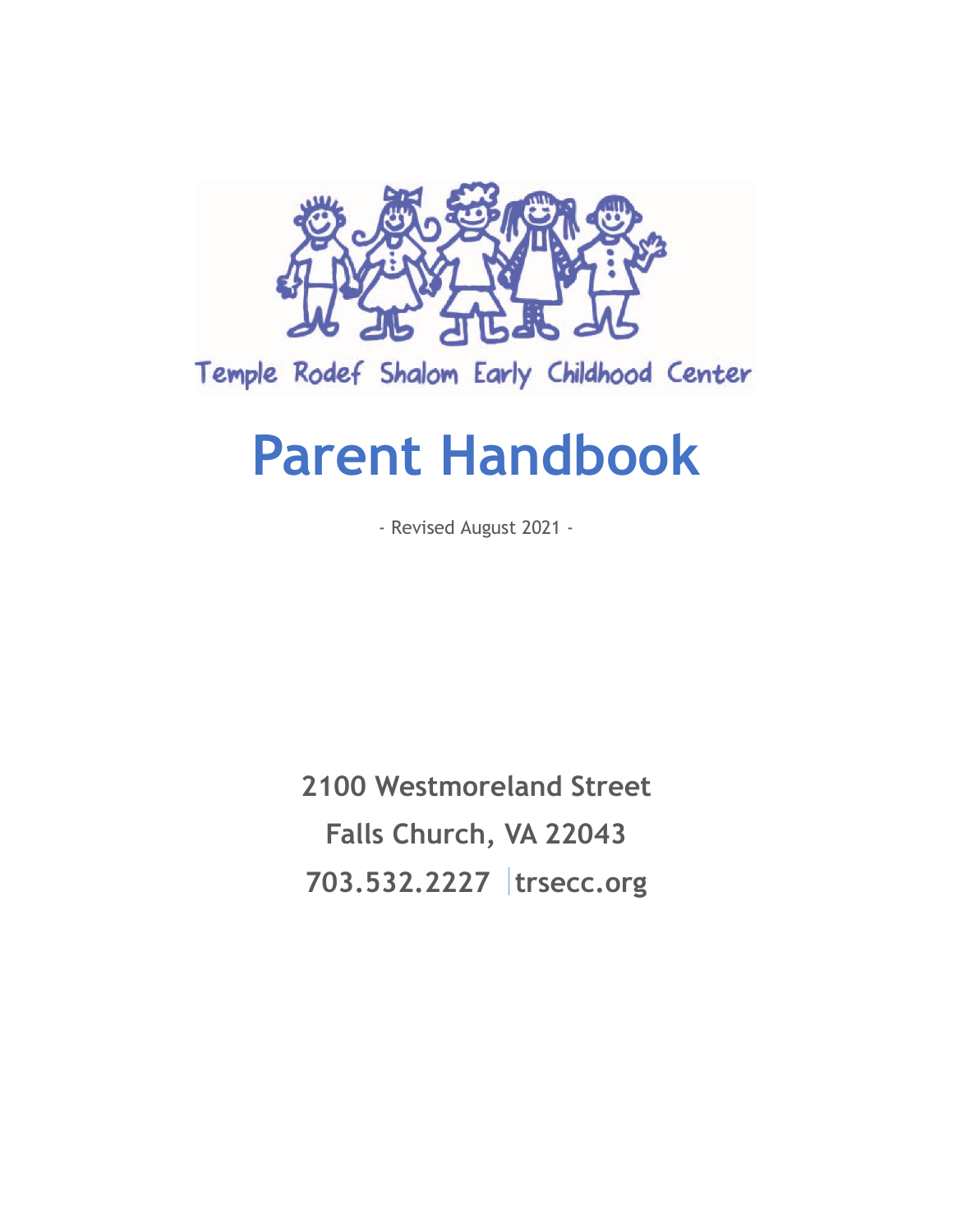# **Table of Contents**

| Discipline Policy                                             |  |
|---------------------------------------------------------------|--|
|                                                               |  |
|                                                               |  |
|                                                               |  |
|                                                               |  |
|                                                               |  |
|                                                               |  |
|                                                               |  |
|                                                               |  |
| Licensing Information for Parents About Child Day Programs 12 |  |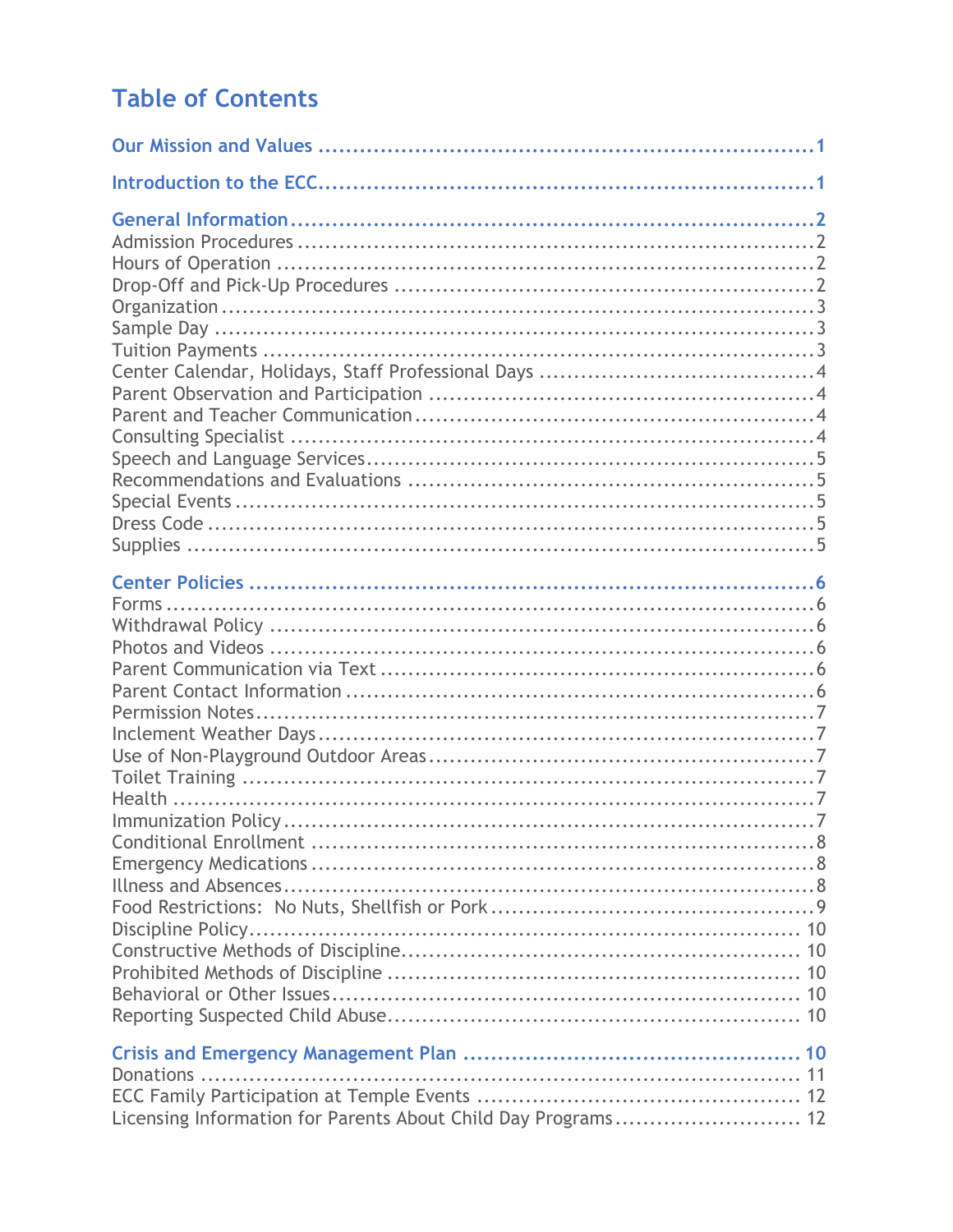# **Our Mission and Values**

Temple Rodef Shalom Early Childhood Center (ECC) provides a joyful and nurturing learning environment that fosters in each child the confidence and competence to become a productive, caring member of his/her family and society. Our families are active partners in creating the welcoming and supportive community at ECC.

We emphasize learning through intentional play experiences that promote cognitive, social, emotional, and physical development. These experiences are designed to inspire a love of school and life-long learning. Our faculty is committed to studying and incorporating the best practices of early childhood and Jewish education. We celebrate Reform Jewish life, honoring traditions while finding relevance in today's world.

# **Introduction to ECC**

Since 1970, children of all faiths have enjoyed their earliest school experience at TRSNS. Our program promotes each child's social, emotional, physical, and intellectual growth. The development of spiritual and moral values and the joyful celebration of the Jewish holidays are important components of our curriculum.

**Social and Emotional Development:** Children learn important lessons when given the opportunity to be part of a group. Children acquire the skills to:

- Play cooperatively
- Develop friendships
- Manage emotions
- Problem solve
- Be independent and self-directed

**Physical Development:** Children need command of their bodies and strong muscles to thrive. We support gross and fine motor development as our children:

- Run, climb, jump, balance, throw and catch a ball
- Build, draw, paint, cut, pour, scribble, and write

**Intellectual Development:** Thinking, problem-solving, and language processes begin at birth. We foster these skills in the preschool years through:

- Conversation, rhymes, storytelling, vocabulary, listening and following directions, and appreciation of literature *(language arts)*
- Counting, classifying, comparing, creating patterns, and using math manipulatives *(mathematics)*
- Hypothesizing, discussion, demonstration, observation, and experimentation *(science)*
- Singing, rhythm, movement, and playing musical instruments *(music)*

Jewish traditions and values guide us in creating a respectful and welcoming community for our students and families. Shabbat is welcomed weekly with blessings and a special snack of challah and grape juice. The children celebrate each holiday with food, music, and experiential learning. Each classroom practices giving tzedakah

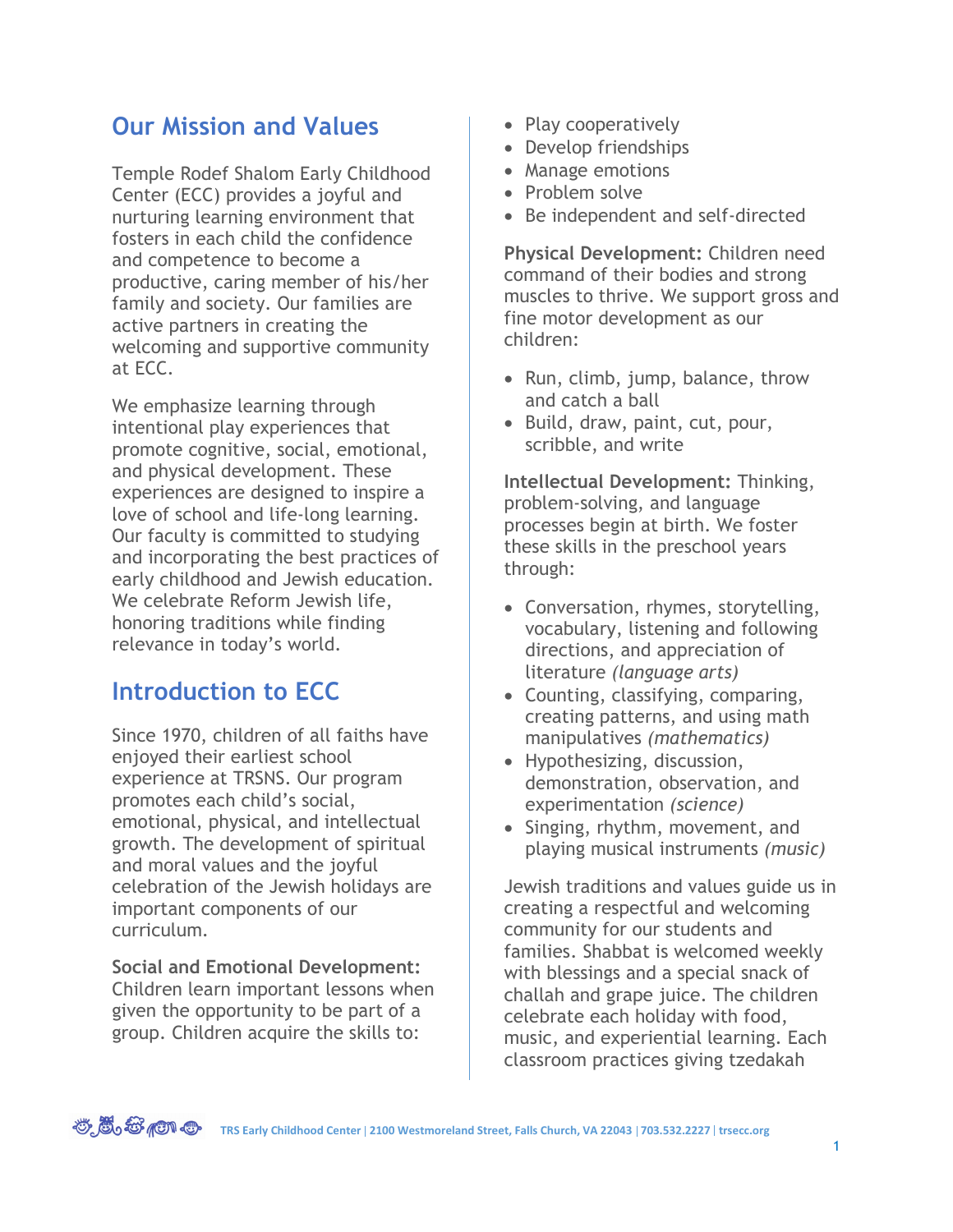(righteous giving) and learn to appreciate the importance of mitzvot (commandments/good deeds).

We take pride in the joyful, loving, nurturing environment our center provides. We look forward to welcoming your family to our ECC community!

# **General Information**

#### **Admission Procedures**

Priority enrollment starts in early December for classes that begin the following September. Priority is given first to current students and their siblings, then to Temple members and legacies. An application fee is required with each application. If your child is new to our program, his/her **original** birth certificate or passport must be brought to our office. A copy will be made for documentation before an application is considered complete. Returning students are not required to resubmit a birth certificate or passport. Letters of acceptance are mailed in late January for the upcoming school year.

### **Hours of Operation**

Center hours are 9:00 a.m. to 12:00 p.m. or 9:00 a.m. to 2:00 p.m. (extended day and enrichment programs), Monday through Friday. Children in the Three-Year-Old and Four/Fives programs that end at 12:00 p.m. (who are toilet-trained) have the option of enrolling for enrichment classes that end at 2:00 p.m. All class offerings are dependent upon enrollment.

#### **Drop-Off and Pick-Up Procedures**

The center's drop-off and pick-up procedures were designed by the Fairfax County Police Department to ensure the safety of our children. Detailed instructions for these procedures will be provided at the beginning of the school year.

Children **must** be transported to and from the center in a safe and secure car seat and remain buckled when moving through the car line. We ask that engines and cell phones be turned off when unloading or loading a child out of or into a car.

Children get upset when they are not picked up on time. Our morning program dismisses at 12:00 p.m. and our extended day and enrichment programs dismiss at 2:00 p.m. If you are going to be late, please notify the office so that we can get word to your child's teacher. The charge for a late pick-up (after dismissal has ended) is \$30 for each additional 15 minutes or fraction thereof. You will be considered late if you arrive after 12:15 p.m. for our first dismissal and after 2:15 p.m. for extended day and enrichment dismissal.

If you are parking in our lot, please do not park in the handicap (unless you have a placard) or reserved (e.g., Temple President, Rabbi Emeritus, etc.) parking space. Never leave your car parked or unattended in the fire lanes.

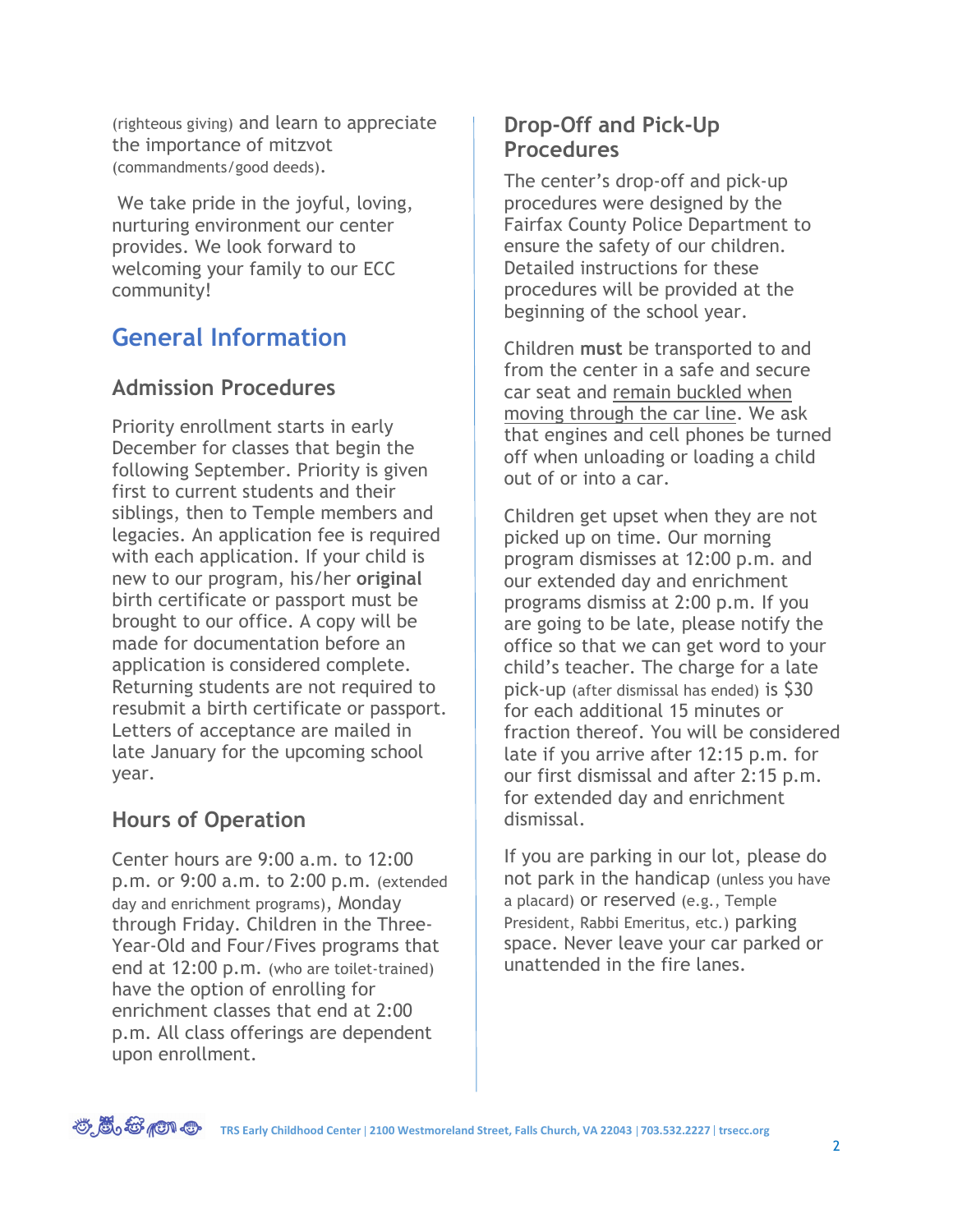## **Organization**

The average class has 12 to 16 children with one teacher and two assistants. All faculty meet the program leader qualifications under Virginia State Licensing. The following programs are offered:

#### **Stepping Stones**

9:30 a.m. – 11:30 p.m.

- Child must turn two between Oct. 1 and Dec. 31 of the current school year.
- 2 days per week (Tuesday and Thursday)
- The program will provide a period of transition from a shorter day to the full three-hour session. Children will be accompanied by a parent or consistent caregiver until the first week of February.

#### **Two-year-olds**

9:00 a.m. – 12:00 p.m.

- Child must turn two by Sept. 30 of the current school year.
- 2 days per week Tues and Thurs
- 3 days per week Mon/Wed/Fri
- 5 days per week Mon-Fri

#### **Three-year-olds**

- Child must turn three by Sept. 30 of the current school year.
- 3 days per week Mon, Wed, Fri - 9:00 a.m. to 12:00 p.m.
- 4 days per week Tues–Fri - 9:00 a.m. to 12:00 p.m.
- 5 days per week Mon-Fri - 9:00 a.m. to 12:00 p.m.
- 5 days per week Mon-Fri - 9:00 a.m. to 2:00 p.m.

#### **Fours and Fives**

- Child must turn four by Sept. 30 of the current school year.
- 5 days per week Mon-Fri – 9:00 a.m. to 12:00 p.m.
- 5 days per week Mon-Fri – 9:00 a.m. – 2:00 p.m.

#### **Kindergarten**

- Child must turn five by Sept. 30 of the current school year
- 5 days per week Mon-Fri – 9:00 a.m. – 2:00 p.m.

## **Sample Day**

Schedules vary by classroom, but generally a day proceeds as follows:

- Arrival
- Free choice art, puzzles, blocks, books, dramatic play, etc.
- Morning Meeting stories, sharing, etc
- Bathroom and snack
- Outdoor play Playground/Bunny's Place/Meditation Garden
- Music/Playroom/STEAM Lab/Art **Studio**
- Dismissal

### **Tuition Payments**

Your first payment is due to the ECC office with your signed contract. The annual tuition is paid in full or in 10 monthly installments. Tuition payment is required via Automated Clearing House (ACH) or credit card. **All tuition payments are non-refundable**. Late payments (received after the 25<sup>th</sup> of the month) or returned checks will incur a \$35.00 fee. Temple members receive a tuition discount. Qualification for a



**TRS Early Childhood Center 2100 Westmoreland Street, Falls Church, VA 22043 703.532.2227 trsecc.org**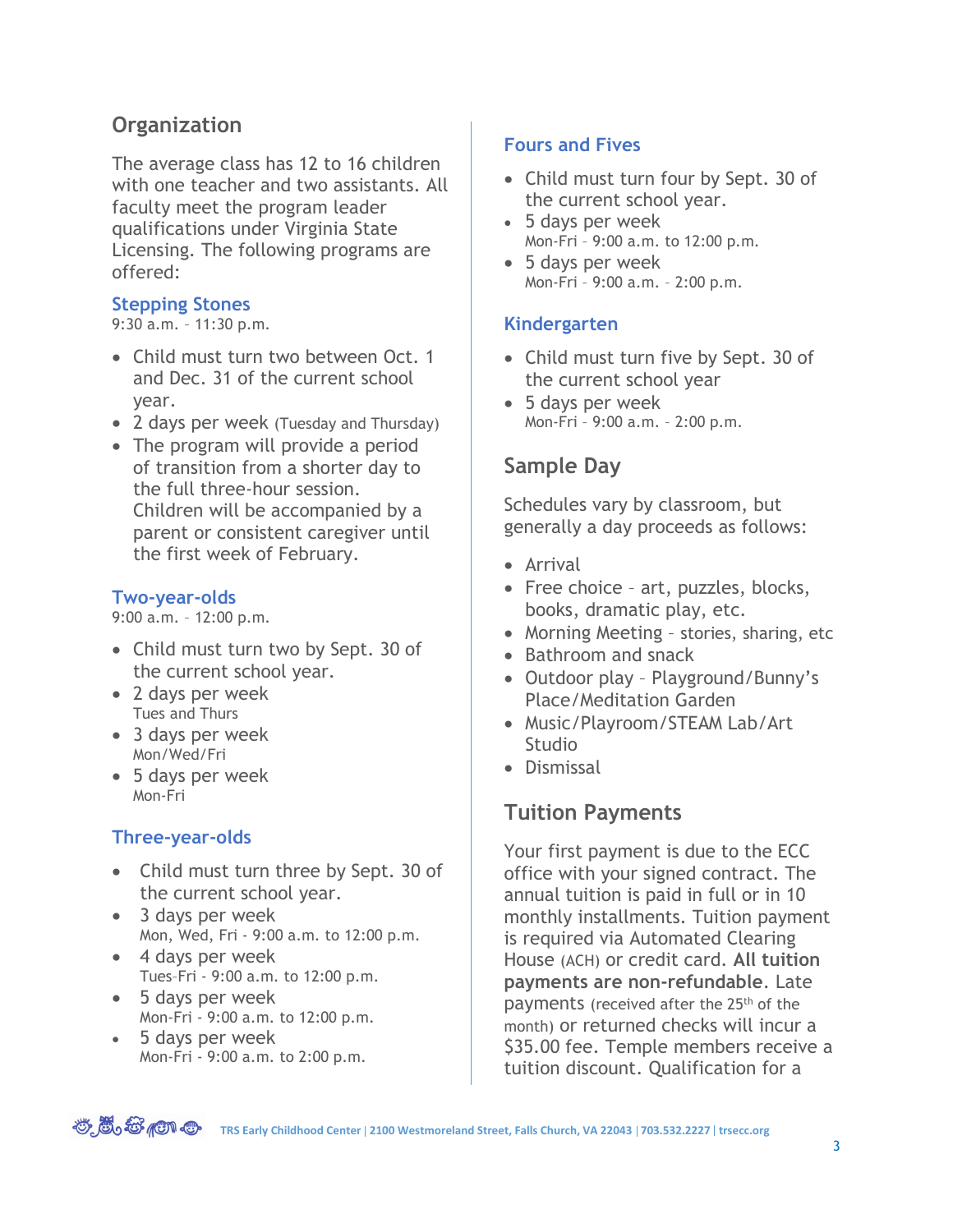Temple member discount is correlated between dues commitment level and selected program. The Temple member tuition rate is effective for payments submitted after you join the Temple.

A limited scholarship fund is available to assist Temple members. Scholarship applications must be submitted by the date noted on the current application. Scholarship award decisions are made in January for the next school year. For further information, please contact the ECC director.

#### **Center Calendar, Holidays, Staff Professional Days**

ECC closes for most Jewish and federal holidays as well as winter and spring break. The center also closes for several staff professional training days and parent-teacher conference days. The ECC-approved center calendar(s) are available on our website at **trsecc.org**

*Please note: ECC does not celebrate Halloween or Valentine's Day.*

#### **Parent Observation and Participation**

Parents are welcome to observe their child in the classroom. We ask that arrangements with the center be made ahead of time, in case there is a special event, or another observation scheduled on that day.

ECC has an active Parent Committee. This committee offers opportunities for parents to become involved in various aspects of the center. A volunteer form is distributed prior to the start of the school year and information is included in the school *Horizons* e-newsletter.

#### **Parent and Teacher Communication**

Communication is a priority at the early childhood center. Questions, comments, and suggestions from parents are always welcome.

We encourage parents to communicate with the teacher and administration about events taking place in the home that may affect their child.

Parent-teacher conferences give parents and staff a chance to share information face to face. Conferences are scheduled in the fall and spring. The center is closed on conference days and childcare for ECC students is provided during limited hours.

Our teachers send out weekly narratives describing classroom activities along with photos, allowing parents to see and understand what is taking place in their child's classroom.

The center calendar, forms, and other important information is available on the center website **(trsecc.org)**. Parents receive a hardcopy of the student directory, as well as access to the directory online. The ECC office sends a monthly *Horizons* e-newsletter that let parents know about what is happening in our community.

# **Consulting Specialist**

ECC employs a child development specialist who consults with the teaching staff and, at times, with



**TRS Early Childhood Center 2100 Westmoreland Street, Falls Church, VA 22043 703.532.2227 trsecc.org**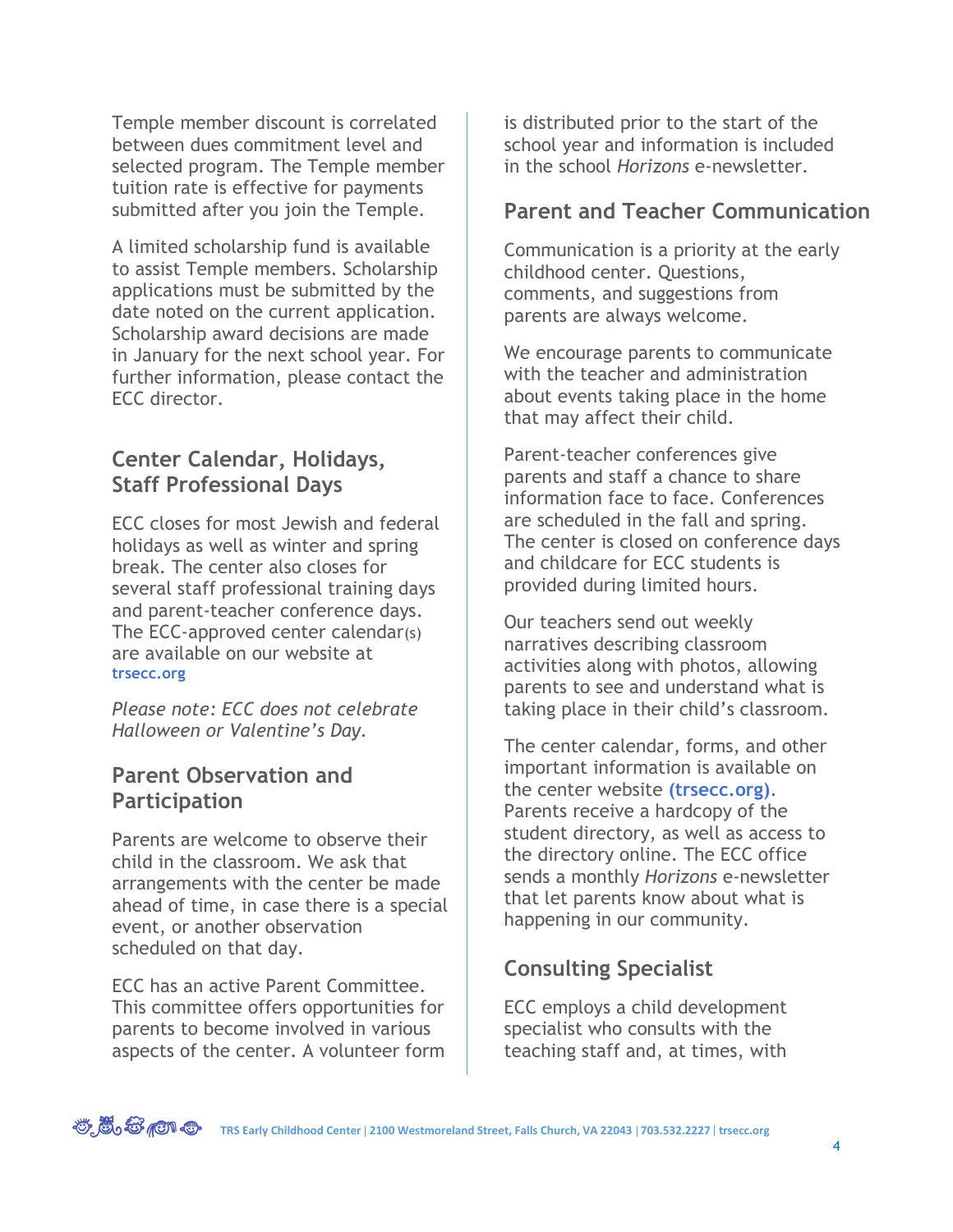parents. The specialist, with prior parental permission and referral by the classroom teacher, can observe children who are experiencing challenges in the classroom. This service is available at no charge to parents. If ongoing or supplemental services are needed, the specialist can help refer parents to an appropriate provider in the community. The specialist also provides support to the staff. If you wish to have your child observed concerning an issue related to his/her functioning at the center, please contact the ECC director.

# **Speech and Language Services**

For an additional fee, the center offers speech and language services that can be integrated into a child's classroom setting and activities. Information and the fee structure are available by contacting the ECC office.

#### **Recommendations and Evaluations**

Upon request, teachers will write up to three recommendations for children applying to other schools, given at least **two weeks' notice** to prepare the forms. If you require more than three, or cannot give two weeks' notice, there will be a charge of \$30.00 per recommendation. Forms can also be prepared for those children being professionally evaluated. All forms will be sent directly to the school or professional requesting the information. Please provide us with a stamped and addressed envelope, an email address, or a fax number for each form.

## **Special Events**

We love to celebrate birthdays at ECC. We are happy to serve a homemade nut-free treat (or one packaged that is labeled "processed in a nut-free facility") that you provide to the children in the class. We ask that you save hats, goody bags, or decorations for your home party. Please see Nut Policy on Page 9.

# **Dress Code**

Children should wear comfortable, washable play clothes with sneakers or other rubber-soled shoes, preferably with a closed toe. Clothing, including outerwear, should be appropriate for the season. The children should be prepared for outdoor activities every day. Please label all clothing. Loose strings, such as hood strings, should never be worn on children's clothing. Strangulation can occur if loose strings get caught on playground equipment.

# **Supplies**

Each child should have a backpack without wheels that is large enough to carry his/her artwork and other supplies. Please provide an extra change of clothes to be kept in the classroom. Please label all items with your child's name. If your child is in diapers, please send in two **disposable diapers** each school day. Please note we only use disposable diapers.

**Please see Page 11 for additional emergency supplies.** 

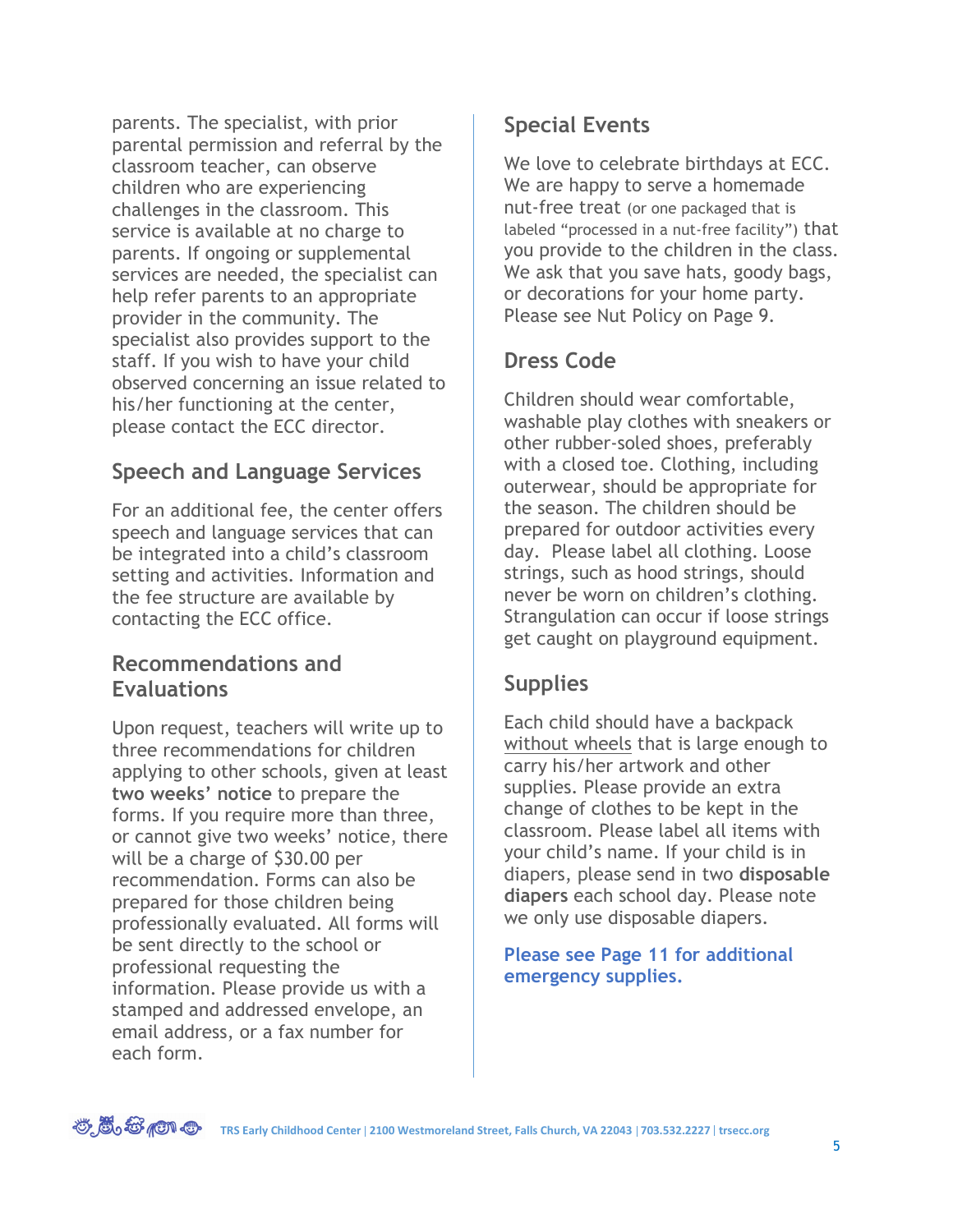# **Center Policies**

#### **Forms**

ECC is licensed by the Virginia Department of Education and complies with the department's licensing standards and regulations.

In accordance with licensing, ECC requires the following forms for each child enrolled in our programs to be on file *before* the start of the school.

**Children are unable to attend school without the following completed forms:**

- Commonwealth of Virginia School Entrance Health Form **(Please see our Immunization policy on page 8)**
- Child's Master Information Form

### **Withdrawal Policy**

**It is understood that enrollment is for the entire school year and all tuition payments are non-refundable.** If you need to withdraw your child, please advise the center in writing. ECC is funded by tuition and depends on payments made as scheduled.

ECC reserves the right to remove a child if his or her continuation in the program is not in the best interest of the center and/or child. **(Please see Behavioral Issues on page 10.)**

### **Photos and Videos**

Throughout the year, photos and videos are taken by our staff. Some may

appear in our center and Temple newsletters, website, Facebook page, in promotional materials and center emails. These images document the exciting learning that takes place daily in our center. Children's full names and/or personal information are *NEVER* included with any of the images without prior authorization. **Your permission to use your child's image is assumed unless you notify the ECC office in writing otherwise.**

#### **Parent Communication via Text**

ECC has an emergency messaging system through MOZEO. Text messages will be sent for emergency situations. All ECC families are required to sign up to receive emergency texts, **please text "TRSECC" to 703-454-8905**. You will receive a confirmation message. If you have any questions, please feel free to contact the office.

# **Parent Contact Information**

Permission to share parents' emails, phone numbers, addresses and other contact information is assumed unless you notify the ECC office in writing otherwise.

To make communications between families easier, ECC will provide a hard-copy and online directory. An email will be sent out in the fall detailing how to review and confirm the contact information that you wish to have included.

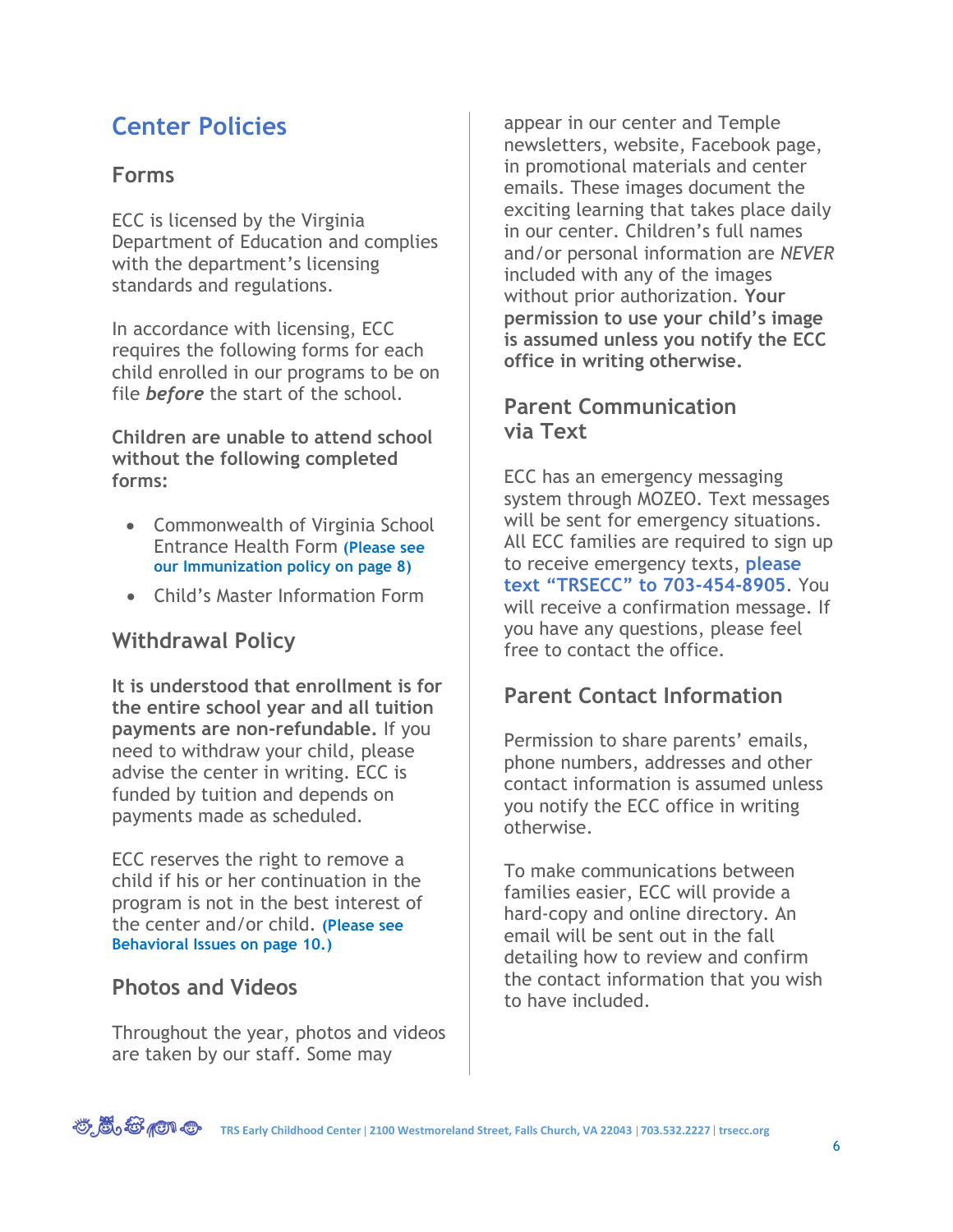#### **Permission Notes**

If a child is leaving ECC with someone other than an individual on their "authorized list", we require an email, phone call or office visit from a custodial parent ahead of time with instructions. Likewise, we must receive an email or phone call with permission from each child's parent for all children having an afterschool playdate acknowledging the arrangement.

If your child will be carpooling regularly with another child, a carpool authorization form must be completed. Forms are available on **trsecc.org**.

#### **Inclement Weather Days**

ECC follows Arlington Public Schools (APS) as a guideline for decisions about center closings during inclement weather and other emergencies. The ECC office will communicate with families via email, our website and Facebook about any delays or closures. **Please note: There are no refunds or makeup classes due to inclement weather.**

#### **Use of Non-Playground Outdoor Areas**

Groups of children, accompanied by staff, may sometimes visit the outdoor areas that surround the Temple. This includes the wooded area on the perimeter of the parking lot.

# **Toilet Independent**

• Children in all 4's/5's Programs should be toilet independent

- Children in the 3's Programs are expected to be working on toilet independence
- Children in the 2's Program or Stepping Stones are not yet expected to be toilet independent
- Children enrolled in the Enrichment Classes must be toilet independent

### **Health**

The Fairfax County Health Department requires all children to have a current health form on file at the center. The form must be filled out completely and signed by the child's doctor; dated within **12 months prior** to the starting date of school. **Without exception, each child must have a current health form on file to start school.** 

Children must be up to date on their vaccinations. Any student being vaccinated on an alternate plan must submit either a Medical Exemption or a Conditional Enrollment, authorized by a Medical Provider or Health Department Official. The authorization information section on page 3 of the **Commonwealth of Virginia School Entrance Health Form** must be completed.

### **Immunization Policy**

The Virginia Department of Health oversees the requirements for immunization. Families with children enrolled at ECC must comply with the Virginia Department of Health school requirements.

> **School and Day Care Minimum Immunization Requirements**

[vdh.virginia.gov/immunization/requirements/](https://www.vdh.virginia.gov/immunization/requirements/)



**TRS Early Childhood Center 2100 Westmoreland Street, Falls Church, VA 22043 703.532.2227 trsecc.org**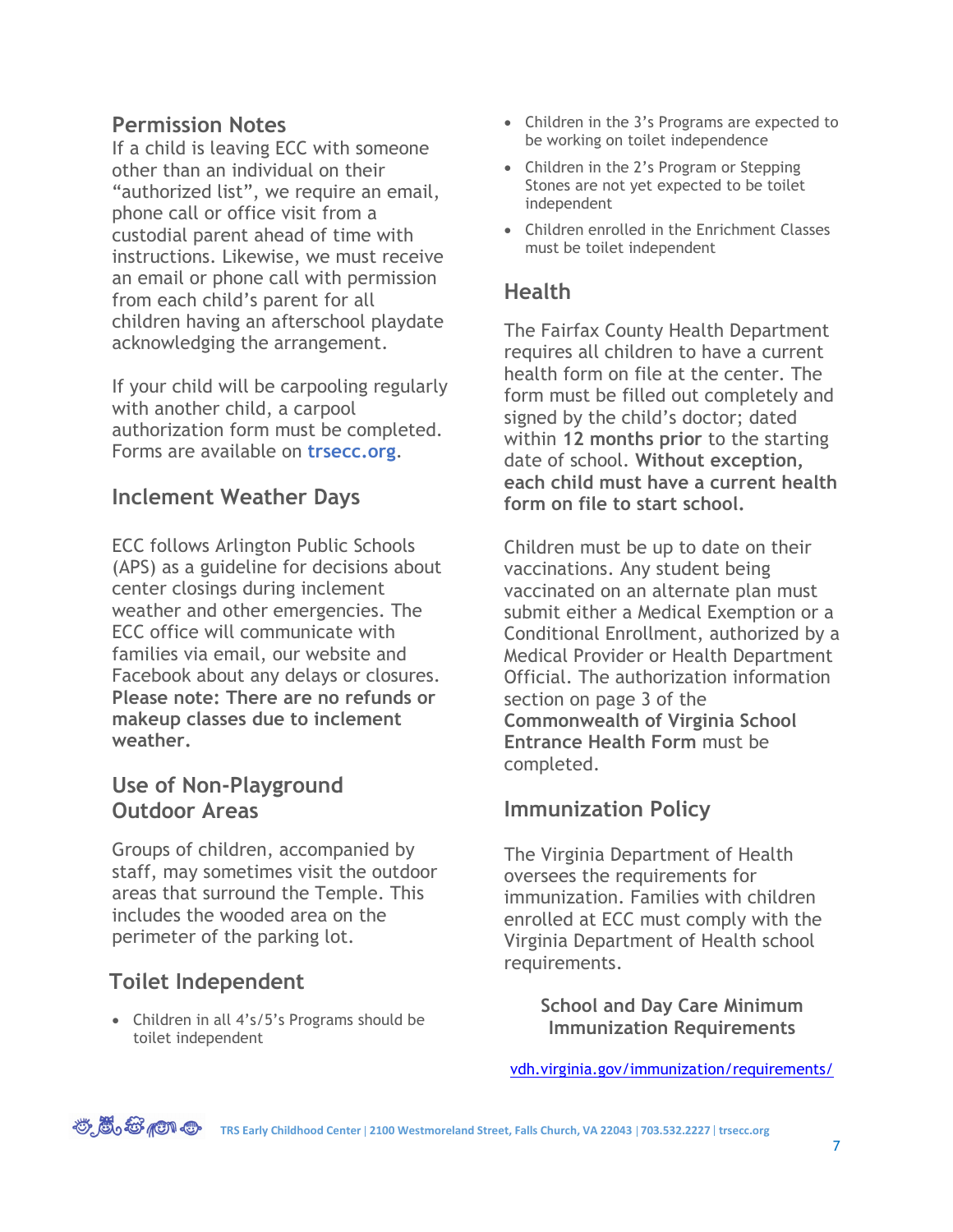#### **Conditional Enrollment**

Consistent with the Virginia Code, if your child has begun the required immunization schedule, and has a plan to complete immunizations within the next 90 calendar days as evidenced by your health provider's certification on the appropriate form, then your child may be granted conditional enrollment. Please see the ECC Office for the appropriate form. Any student admitted conditionally and who fails to comply with his/her schedule for the completion of the required immunizations shall be excluded from school until his/her immunizations are resumed.

### **Emergency Medications**

ECC staff only administers emergency medication (see below) and first aid as defined in the American Red Cross First Aid Manual. ECC personnel will not give any other medication or treatment. ECC staff members **do not** apply sunscreen, Chap Stick, diaper cream or ointment, or insect spray to children. If desired, these products can be applied by the parent before the child arrives at the center. As required by licensing and for your child's safety, medication cannot be stored in your child's backpack or lunchbox.

Any student who requires emergency medication (e.g., an EpiPen or an inhaler), must have the medication and the completed paperwork at ECC prior to attending. Each medication requires a Medication Authorization Form and an Emergency Action Plan to be completed and signed by both a parent and the

child's physician. These forms are valid for the school year only. **New forms must be completed each school year**.

Medication must:

- Be kept at the center at all times.
- Stay in the original packaging and prescription medications must have the prescription label attached.
- Have an expiration date past the last day of school and be good for the entire school year.

Emergency medication will be administered by staff who have completed Medication Administration Training (MAT), as required by the Commonwealth of Virginia Department of Licensing.

#### **Illness and Absences**

The Department of Social Services requires there be written agreement between parents and ECC regarding reportable communicable disease. Your signature on your child's letter of acceptance indicates that you have read and agree to the following requirement:

Parents will inform the office personnel of ECC, at 703-532-2227, within 24 hours or the next business day after their child or any member of their immediate household has developed any reportable communicable disease, as defined by the State Board of Health, except for life threatening diseases which must be reported immediately. The identity of a child or family/household member with a communicable disease will be kept confidential. Diseases covered by HIPAA, which protects the privacy of health information, need not be reported.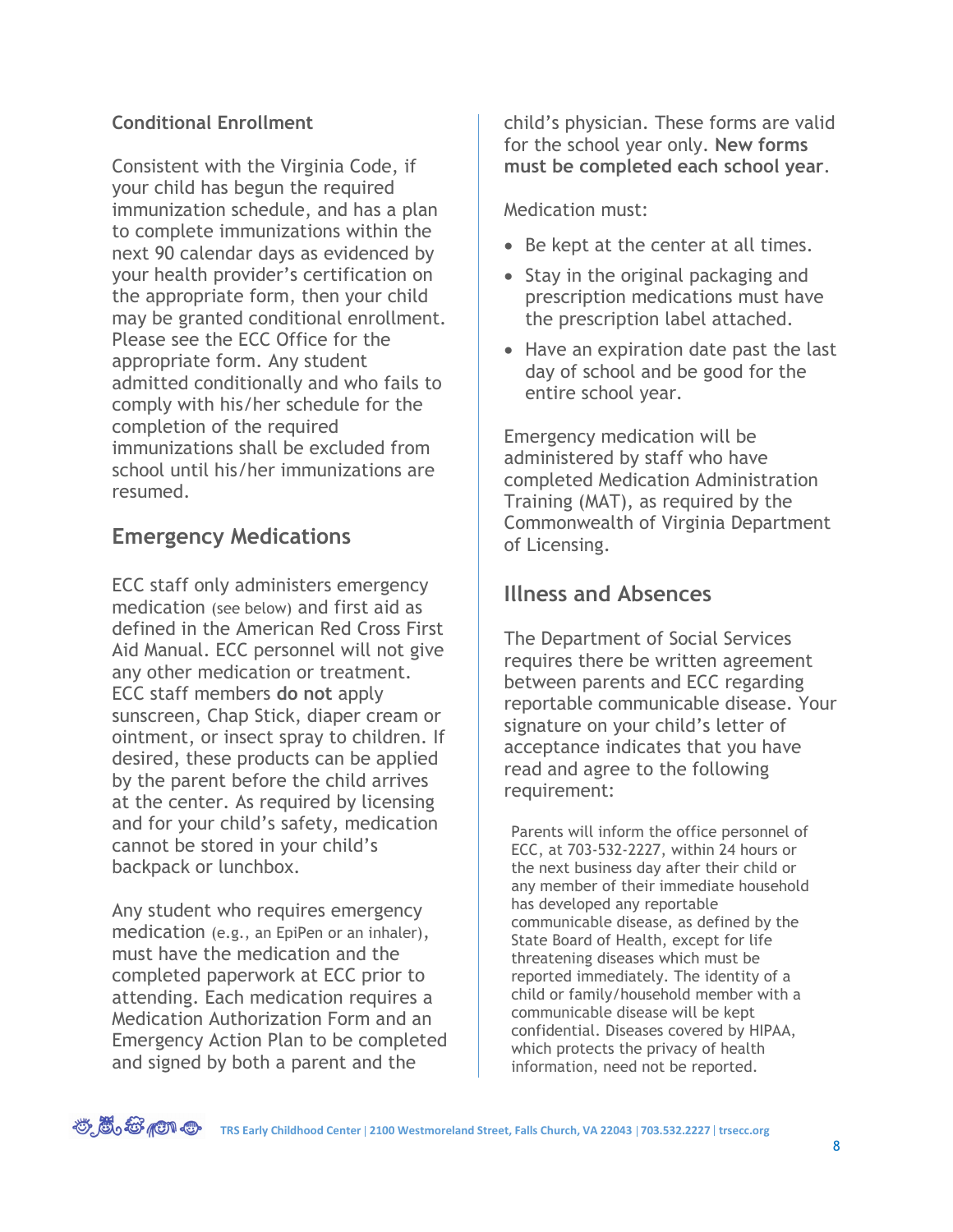#### Communicable [Disease Reference Chart](https://www.vdh.virginia.gov/content/uploads/sites/3/2016/03/Communicable_Disease_Chart-1.pdf)

**If your child is too sick to participate in all class activities, the staff will call you and ask that you take your child home.**

**The staff will immediately notify parents of a medical emergency**. It is imperative, therefore, that parents advise the office of any changes of addresses, telephone numbers, or email addresses and that the Child's Master Form is current.

If a child has a contagious condition, please let the center know. We are required to inform the parents of classmates that their child has been exposed.

If your child has been ill, your child may return to the center when he/she:

- has been treated with antibiotics for 24 hours (if prescribed);
- is fever-free (98.6 or below) without fever-reducing medication for 48 hours;
- has had no diarrhea for 48 hours;
- has had no vomiting for 48 hours; and,
- can participate in all class activities.

#### **Food Restrictions: No Nuts, Shellfish or Pork**

ECC is a nut-free, shellfish-free, and pork-free facility. Due to the severity of a potential allergic reaction, we do not allow nut products of any kind in the center (peanuts, peanut butter, granola bars, items containing peanut oil, Reese's

peanut butter cups, nut milks, or any items containing other nuts or nut products). Restricted foods include any products with peanuts and/or tree nuts as an ingredient or with a cautionary label warning such as "may contain nuts," "manufactured on equipment that also processes nuts," or "produced in a facility that processes nuts." Products containing nuts may not be brought to any outdoor play areas or be stored in lunchboxes or backpacks. With the increasing number of children who have this serious allergy, we believe this is a prudent measure to ensure a safe environment for our students. While we do not purchase snack items for the center that have been manufactured in a facility where nut products are processed, we cannot guarantee that this is the case for snacks, birthday treats, and lunches brought to center by individual children.

The challah served to the children to celebrate Shabbat is purchased from a kosher bakery that advertises it is a nut-free facility. If you would like to speak to them about ingredients, please contact the ECC office for the phone number.

### **Discipline Policy**

Licensing standards require early childhood centers to define in written policy the center's method of discipline. This allows parents and staff members to have a clear statement of the techniques allowed in classroom management and which are not. **Constructive Methods of Discipline**

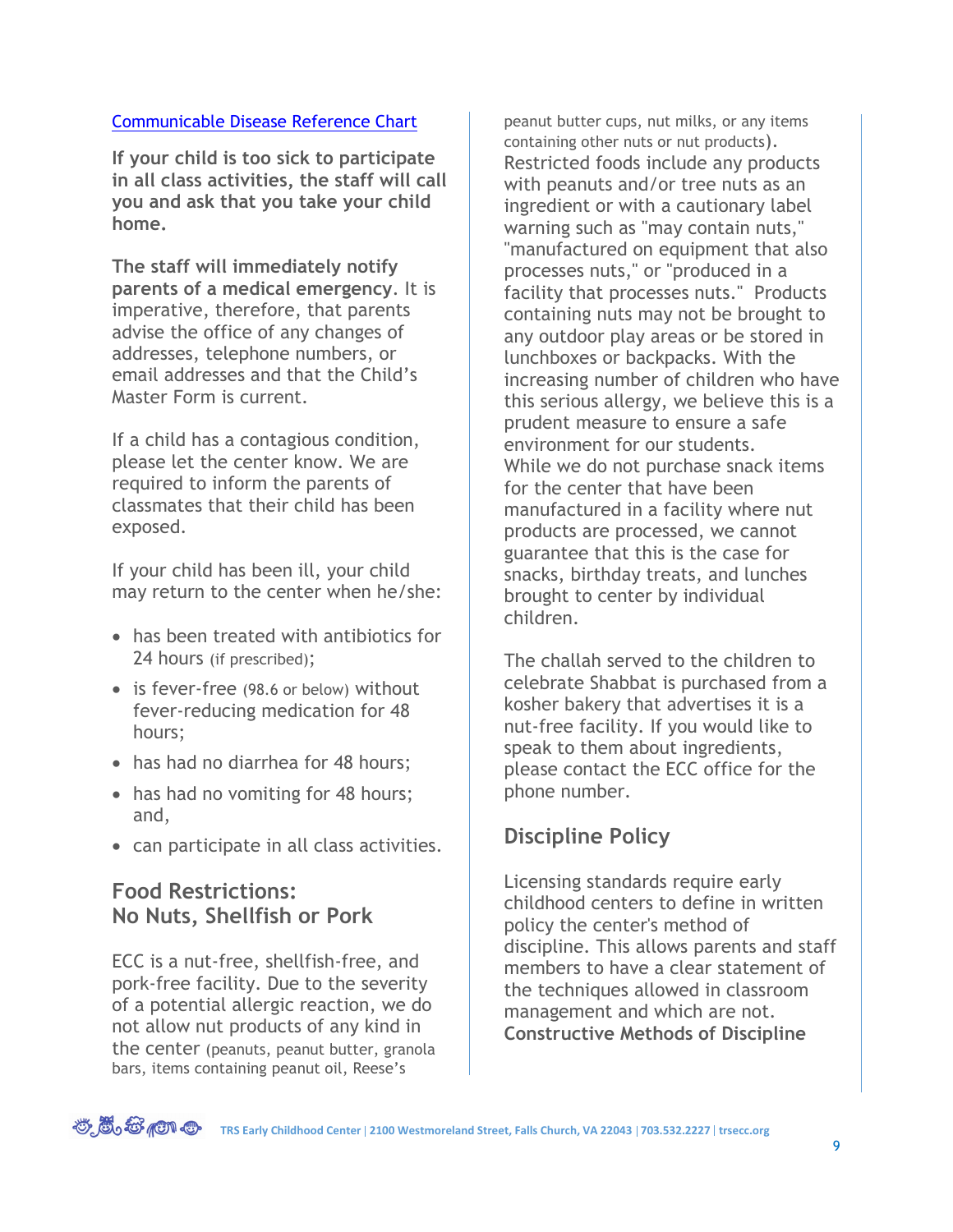The minimum standards require that "discipline shall be constructive in nature." These methods should include:

- Fair and consistent limits.
- Positively worded directions.
- Reasons for limits.
- Redirection and modeling of acceptable behaviors.
- Assistance with verbal expression of feelings and frustrations.
- If separation is used, it shall be brief, and the child will be with a staff member.

If the above methods are unsuccessful, ECC may request that a child be taken home before the end of the school day.

#### **Prohibited Methods of Discipline**

- Physical punishment such as, but not limited to, the following actions are prohibited:
	- − spanking
	- − shaking a child
	- − forcing a child to assume an uncomfortable position
	- − using exercise as punishment
	- − withholding food
	- − punishment for a toileting accident
	- − verbal abuse of a child or the child's family, including belittling remarks

#### **Behavioral or Other Issues**

The staff of ECC looks forward to partnering with you in your child's preschool experience and working together to create a foundation for future learning. To ensure every child has an opportunity to learn and grow in a safe and productive environment, ECC reserves the right to remove a child from the program if his or her continued presence is not in the best interest of the center and/or child. This is at the sole discretion of ECC.

## **Reporting Suspected Child Abuse**

The Department of Social Services requires the ECC to report all forms of suspected child abuse and to make parents aware of this policy.

# **Crisis and Emergency Management Plan**

#### **Where to Get Information**

In the event of any emergency, ECC uses Arlington County Public Schools (APS) as a guideline for response. If communication systems are operating, our intent is to notify families via our emergency text system called MOZEO. If communications are down (e.g., cell towers), please listen to local television and radio stations for the APS response to, or information about, an emergency or crisis situation.

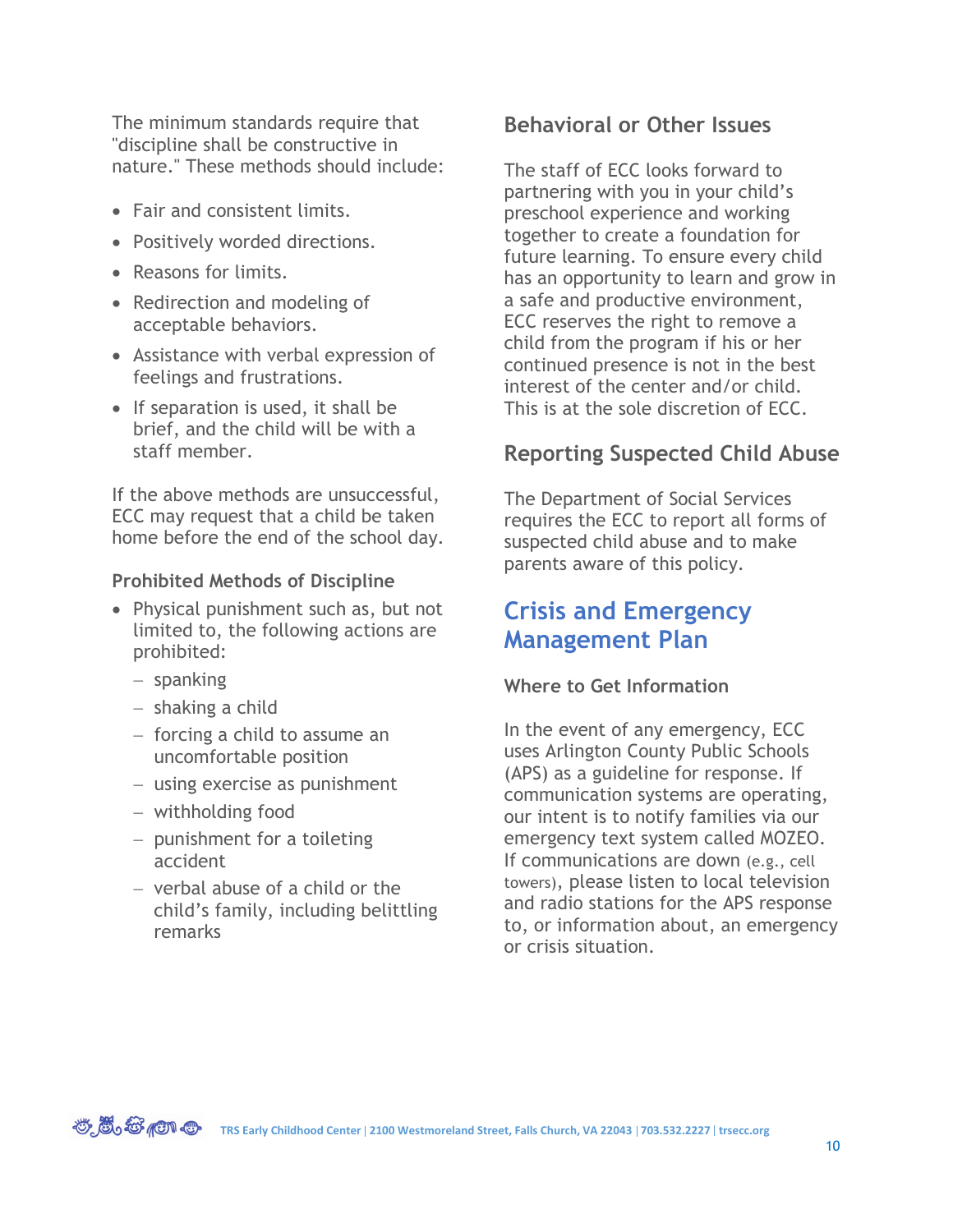#### **ECC Emergency Responses**

Dependent on the nature of the emergency, ECC will determine the appropriate response based on information provided by local/state/federal officials. Below is a description of possible responses:

- In an emergency, we will contact you by email and text, if possible.
- In the event of a building evacuation, if possible, we will move to our designated site at Haycock Elementary School (6616 Haycock Road, which is located next to TRS), where students will be held until they are picked up by a parent or authorized adult.
- If students need to be kept inside our facility for their own safety, we will go into our building "lock-down" mode and will proceed to our designated "shelter-in-place" location, if necessary. No one will be allowed to enter or leave the center building until it is declared safe by public safety officials. Food, water, and additional clothing are kept at the center.
- If there is a regional crisis that prevents parents from reaching ECC in time to pick up their children, the center will keep children until a parent or authorized adult arrives. Food, water, and clothing are kept at the center in case students must stay beyond regular hours.

#### **Emergency Supply List**

Parents are asked to provide the following:

- A change of clothing and extra disposable diapers in a labeled ziplock bag for our "shelter-in-place." This is in addition to the change of clothing and disposable diapers kept in the classroom.
- A small blanket.

#### **Chain of Command in the absence of the ECC Director**

- **1.** TRS Executive Director
- **2.** ECC Office Staff

### **Donations**

There are six special funds that benefit our center and programs for children here at Temple Rodef Shalom.

- 1. Early Childhood Center Fund to support special ECC projects.
- 2. Alexis Agin Memorial Fund to perpetuate a love of reading in children.
- 3. Bunny's Place Endowment Fund for the maintenance and upkeep of the ECC's outdoor play space.
- 4. Karen Simpson Teacher Development Fund to support staff continuing education.
- 5. Caren Pomeroy Nursery School Endowment Fund to support scholarships for ECC students.
- 6. Early Childhood Speech and Language Endowment Fund for professional intervention regarding speech issues.